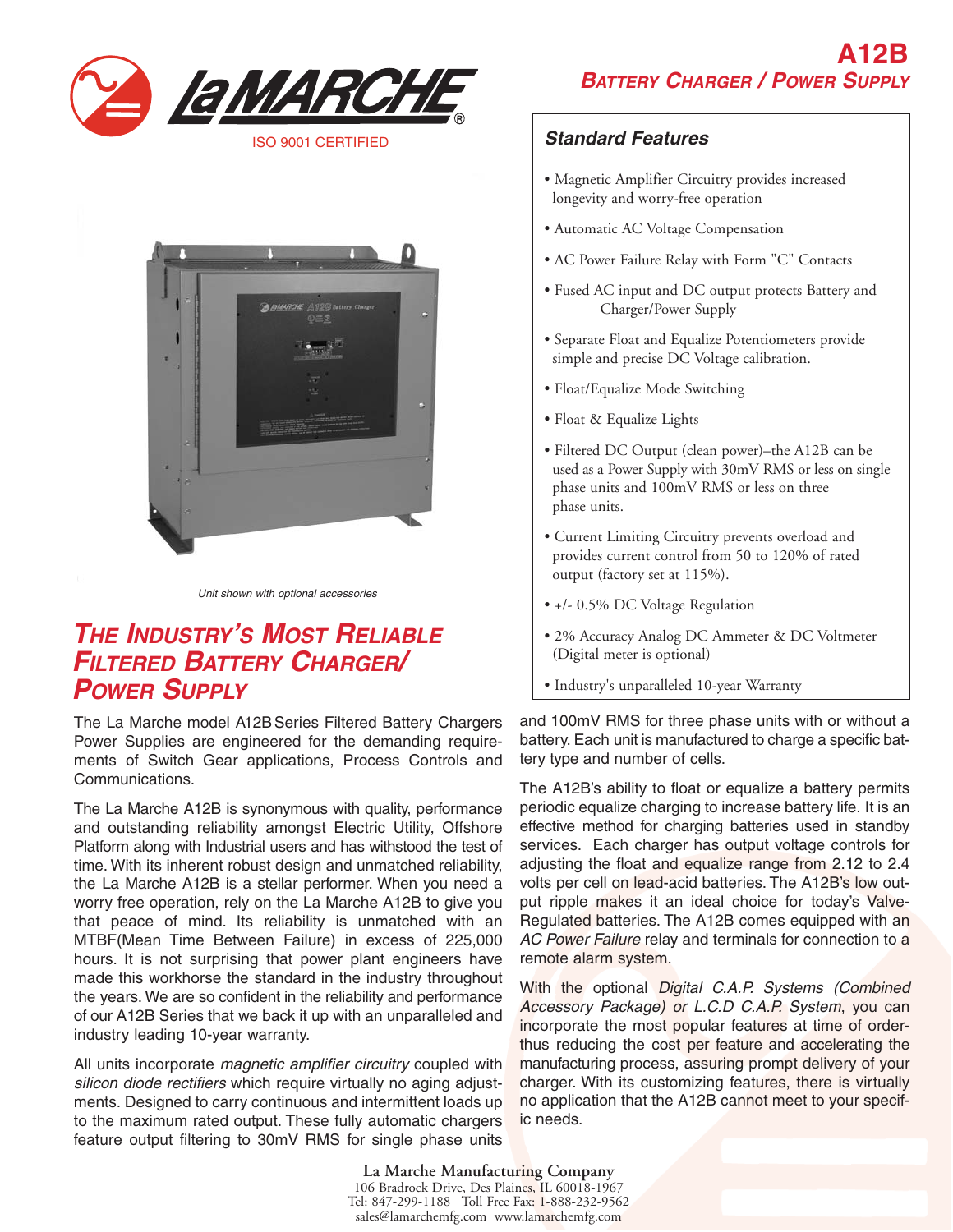# THE SYMBOL OF

**AGENCY APPROVALS** U.L. Industrial Battery Charger File E 25701,Guide BBHZ

File S2768,Guide UTRZ

U.L. Fire Alarm System Power Supply

Must Specify Accessory Code 09A

File LR14209, Std. C22.2 No. 107

All models where appropriate will carry the Battery Charger U.L. and CSA listings. When U.L. Fire Alarm System Power Supply Listings are required, you must specify this requirement at the time of order. Not all models can be U.L. or CSA approved. Accessories, type of charger and rating will determine U.L. and CSA approval. Consult our factory if U.L. or CSA approvals are

Std.No.1564

Std.No. 1481

CSA Rectifiers

Notes:

## **S PECIFICATIONS**

#### **ELECTRICAL**

#### AC Input Voltages

Single Phase 60Hz: 120,208,240,480 or 575 Single Phase 50Hz: 220/240,380 or 415 Three Phase 60Hz: 208,240,480 or 575 Three Phase 50Hz: 220/240,380 or 415

#### Power Protection

AC Fuse, DC Fuse and Current Limit Protection

#### DC Output Voltages

DC Amps: 3 to 400 amperes DC Volts: 12, 24, 48 & 130VDC (Others available such as 32 & 36VDC) Output Filtering (With or without a battery)

30mV RMS for single phase models and 100mV RMS for three phase models

#### DC Voltage Regulation

Plus or minus 0.5% of setting from no load to full load over the specified input voltage, frequency and ambient temperature ranges.

## O **PTIONAL A CCESSORIES**

#### **ALARM & CONTROL**

- 16 Series(Refer to Digital C.A.P Systems Data Sheet for complete details) Digital C.A.P. (Combined Accessory Package) Systems featuring a Selectable LED Display, a Multi-Mode Equalize Timer with Light adjustable from 1-144 hrs with five selectable modes and various failure alarms and lights.
- 46 Series (Refer to LCD C.A.P Systems Data Sheet for complete details) LCD C.A.P. Systems common features : Selectable Display, Multi-Mode Equalize Timer, Equalize light, Float light, AC Power Failure Relay w/ (2) sets Form "C" (except 46Q), Low DC Current Alarm w/ (2) sets Form "C", Low DC Voltage 1 Alarm w/ (2) sets Form "C" & Adjustable Time Delay (0- 255 sec) (Except Ground Detection Alarms).
- 03N Low DC Current Alarm & Light w/ (1) set Form "C" contacts
- 04J Electronic Equalize Timer Multi-Mode adjustable from 2-144hrs with five selectable modes; Standard, 7-day, 14-day, 30-day and Equalize after Low DC Voltage.
- 050 Ground Detection Switch 3-position with DC Voltmeter indication (130VDC models utilizes two switches)
- 051 Ground Detection Alarm with Reset Pushbutton and (1) set form "C" Positive and (1) set form "C" Negative contacts
- 052 Ground Detection Lights (Positive and Negative)
- 053 Ground Detection Switch & Lights 3-position with DC Voltmeter indication (130VDC models utilizes two switches)
- 054 AC Power Failure Light
- 060 AC Pilot Light Neon Bulb (LED included with Digital C.A.P. Systems)
- 068 Sonalert with Silence Switch Audible Alarm
- 16C Hi/Lo-2 Combination Alarm High/Low DC Voltage, Field Calibrations & Adjustments, Individual Lights and (2) Form "C" contacts for each alarm
- 10G Forced Load Sharing (with same model number only)
- 103 Remote Sensing
- 162 Summary Alarm (for use with discrete components only)

#### **METERING & PROTECTION**

- 011 AC Breaker Single Pole (120VAC only)
- 012 DC Breaker Single Pole
- 016 AC Breaker Two Pole
- 017 DC Breaker Two Pole
- 01B AC Breaker Three Pole (3-phase input only)
- AC Breakers High Interrupting. Contact Factory for appropriate code. 06G Zero Center Ammeter w/ Battery & Load Terminals (under 250A units)

#### **ENVIRONMENTAL**

Operating Temperature: 0 to  $50^{\circ}$ C (32 to 122 $^{\circ}$ F) Storage Temperature: -40 to  $85^{\circ}$ C (-40 to 185 $^{\circ}$ F) Relative Humidity: 0 to 95% (non-condensing) **ENCLOSURES**

#### **Dimensions**

Overall dimensions and weights are listed on the last page of this Data Sheet. Case specifications are subject to change due to innovative product development and design. When space requirements are critical, please consult the factory.

#### **Mounting**

Floor or wall units are available. Mounting flanges are supplied as integral part of cabinet back plate on wall mounted models.

#### Finish

Pretreated with three step iron phosphate wash and de-ionized rinse. Finished with environmentally safe water based ANSI 61 gray baked enamel.

#### **METERING & PROTECTION CONTINUED**

required.

- 06L AC Ammeter +/- 2% accuracy (single phase only)
- 06M AC Voltmeter +/- 2% accuracy (single phase only)
- 102 DC Blocking Diode
- 104 AC Dual Fusing
- 105 DC Dual Fusing
- 107 DC Surge Protectors (MOV's)
- 140 AC Switch Single Pole (60A Maximum)
- 141 AC Switch Two Pole (60A Maximum)
- 143 AC Switch Three Pole (60A Maximum)

#### **MISCELLANEOUS**

- 09A U.L. 1481 Listing
- 092 Tropicalization (magnetics only) Single phase
- 093 Tropicalization (magnetics only) Three phase
- 10B USCG (U.S. Coast Guard) Accessories\* 10L Battery & Load Terminals without meter
- (under 250A units)
- 11F 30mV Filtering for 3-phase units
- 38G ABS (American Bureau of Shipping) Modifications\*
- --- Floor Stand (must order separately)
- --- Drip Shield (must order separately)
- 38J ABS (38G) & USGC (10B) Single phase\*
- 38K ABS (38G) & USGC (10B) Three phase\*
- 11V Temperature Compensation (Internal Probe)
- 11W 15 Foot External Temperature Probe
- 100 2 Battery Charge Divider Negative Ground
- 10U 2 Battery Charge Divider Positive Ground
- 101 3 Battery Charge Divider Negative Ground
- 10V 3 Battery Charge Divider Positive Ground
- 095 Point to Point Wiring Diagram with Wire Makers
- 096 Wire Markers Includes Wire Marker Numbers on Electrical Schematic
- 09L Physical Parts Location Drawing
- 097 SIS Wire (#16 AWG and larger)
- 09W Heat Shrinkable Wire Markers
- 21P DNP3.0 (Offered only with 46 series CAP)
- 21Q Modbus (Offered only with 46 series CAP)

\*ONLY Available On Case No. 3, 6, 7, 70, & 72. Notes: Discrete Alarms are not available in conjunction with Digital C.A.P. (Combined Accessory Package) systems. Typically, when ordering two or more discrete components, the Digital C.A.P. system listed above provides a more economical approach.

Case sizes may differ depending on optional accessories and/or 50Hz input. Please consult factory when dimensions are critical.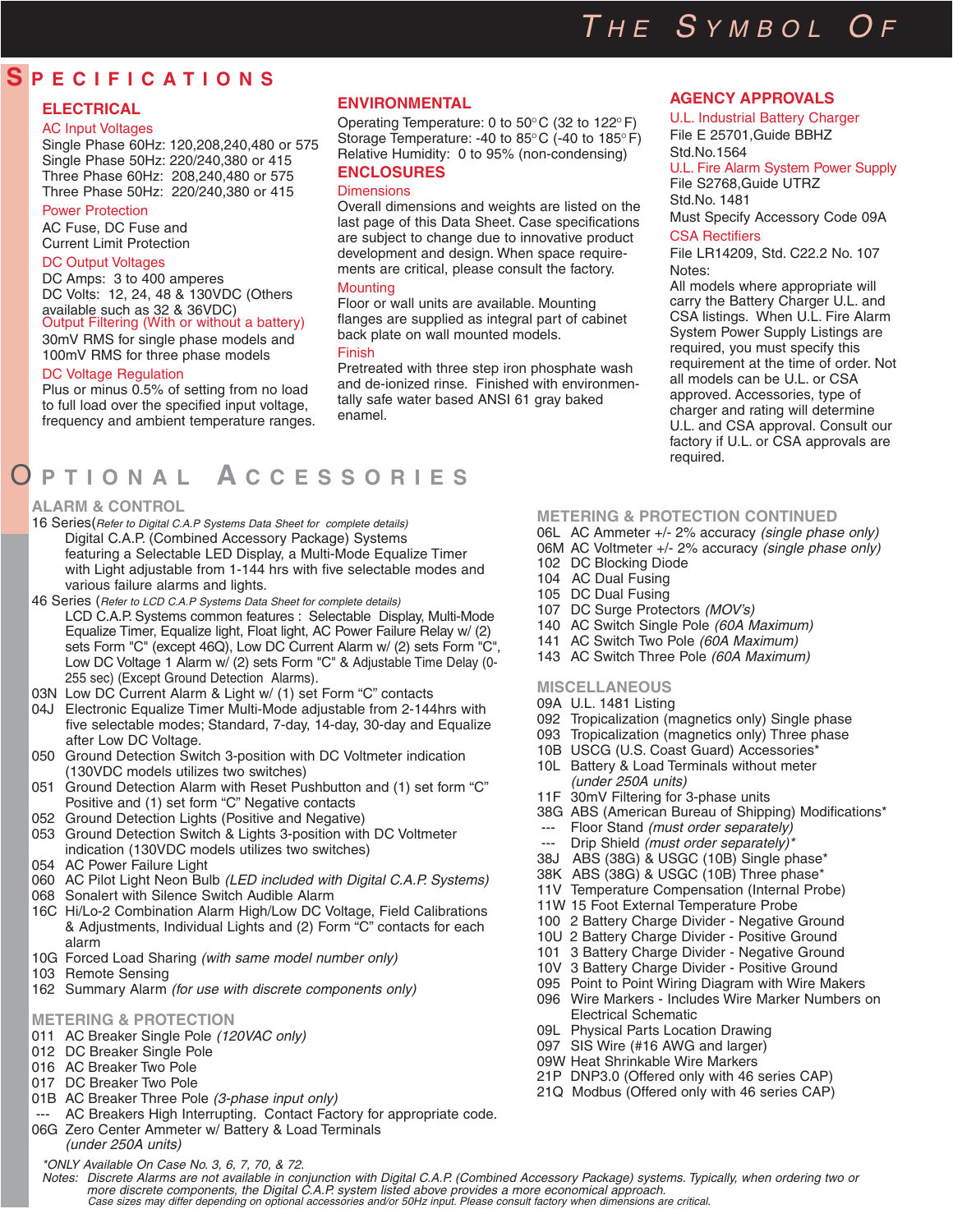# PERFORMANCE AND RELIABILITY

|                                                                                                       |                                            | AC Input Current Draw @ 100% Load (2) (Amps)<br>$DC^{(1)}$<br><b>AC</b> |                       |                   |                     |                |                | Std <sub>1</sub> <sup>(5)</sup> | <b>Shipping</b>                      |                  |                                                         |                             |                  |                |                                |                         |
|-------------------------------------------------------------------------------------------------------|--------------------------------------------|-------------------------------------------------------------------------|-----------------------|-------------------|---------------------|----------------|----------------|---------------------------------|--------------------------------------|------------------|---------------------------------------------------------|-----------------------------|------------------|----------------|--------------------------------|-------------------------|
|                                                                                                       | <b>Model</b>                               | <b>DC</b>                                                               | <b>Fuse</b>           | <b>Input</b>      | <b>60Hz Units</b>   |                |                |                                 |                                      |                  |                                                         | 50Hz Units <sup>(3,4)</sup> |                  | Case           | <b>Weight</b><br>(Approximate) |                         |
|                                                                                                       | <b>Number</b>                              | <b>Amps</b>                                                             | <b>Size</b><br>(Amps) | Phase             | A<br>120            | D<br>208       | L<br>220       | в<br>240                        | $\mathbf{C}$<br>480                  | Е<br>575         | <b>BL</b><br>240 / 220                                  | G<br>380                    | J<br>415         | <b>Size</b>    | lbs                            | kgs                     |
|                                                                                                       | A12B-3-12V                                 | 3                                                                       | 10                    | 1                 | 0.8                 | 0.4            | 0.4            | 0.4                             | $---$                                | $---$            | 0.4<br>0.4<br>$\sqrt{2}$                                | $\sim$ $\sim$               | ---              | 7              | 60                             | 27.2                    |
| $\boldsymbol{\theta}$                                                                                 | A12B-6-12V                                 | 6                                                                       | 15                    | 1                 | 1.5                 | 0.9            | 0.8            | 0.8                             | $---$                                | ---              | 0.8<br>0.8                                              | ---                         | ---              | $\overline{7}$ | 70                             | 31.8                    |
| lā                                                                                                    | A12B-10-12V<br>A12B-15-12V                 | 10<br>15                                                                | 20<br>25              | 1<br>1            | 2.5<br>3.8          | 1.4<br>2.2     | 1.4<br>2.1     | 1.3<br>1.9                      | $---$<br>$---$                       | $---$<br>---     | 1.3<br>1.4<br>2.1<br>1.9                                | $---$<br>---                | $---$<br>---     | 7              | 80<br>90                       | 36.3<br>40.8            |
|                                                                                                       | A12B-20-12V                                | 20                                                                      | 30                    | 1                 | 5                   | 2.9            | 2.7            | 2.5                             | $---$                                | $---$            | 2.7<br>2.5                                              | $---$                       | $---$            | 3<br>З         | 95                             | 43.1                    |
| $\omega$                                                                                              | A12B-30-12V                                | 30                                                                      | 40                    | 1                 | 7.5                 | 4.3            | 4.1            | 3.8                             | $1.9*$                               | $1.6*$           | 4.1<br>3.8                                              | $2.4*$                      | $2.2*$           | 3              | 105                            | 47.6                    |
| O                                                                                                     | A12B-40-12V<br>A12B-50-12V                 | 40<br>50                                                                | 60<br>80              | 1<br>1            | 10<br>13            | 5.8<br>7.2     | 5.5<br>6.8     | 5<br>6.3                        | $2.5*$<br>$3.1*$                     | $2.1*$<br>$2.6*$ | 5.5<br>5<br>6.8<br>6.3                                  | $3.2*$<br>$4.0*$            | $2.9*$<br>$3.6*$ | 6<br>6         | 155<br>170                     | 70.3<br>77.1            |
| ŝ                                                                                                     | A12B-60-12V                                | 60                                                                      | 80                    | 1                 | 15                  | 8.7            | 8.2            | 7.5                             | $3.8*$                               | $3.1*$           | 8.2<br>7.5                                              | $4.7^*$                     | $4.3*$           | 6              | 180                            | 81.7                    |
|                                                                                                       | A12B-75-12V<br>A12B-100-12V                | 75<br>100                                                               | 100<br>150            | 1<br>3            | 19<br>---           | 11<br>7.5      | 11<br>7.1      | 9.4<br>6.5                      | $4.7*$<br>$3.3*$                     | $3.9*$<br>$2.7*$ | 11<br>9.4<br>6.5<br>7.1                                 | $5.9*$<br>$4.1*$            | $5.4*$<br>$3.8*$ | 6<br>8A        | 225<br>325                     | 102.1<br>147.4          |
|                                                                                                       | A12B-3-24V                                 | 3                                                                       | 10                    | 1                 | 1.5                 | 0.9            | 0.8            | 0.8                             | $\overline{a}$                       | $---$            | 0.8<br>0.8                                              | $\overline{a}$              | ---              | $\overline{7}$ | 70                             | 31.8                    |
|                                                                                                       | A12B-6-24V                                 | 6                                                                       | 15                    | 1                 | 3                   | 1.7            | 1.6            | 1.5                             | $\cdots$                             | ---              | 1.6<br>1.5                                              | ---                         | ---              | 3              | 85                             | 38.6                    |
|                                                                                                       | A12B-10-24V<br>A12B-15-24V                 | 10<br>15                                                                | 20<br>25              | 1<br>1            | 5<br>7.5            | 2.9<br>4.3     | 2.7<br>4.1     | 2.5<br>3.8                      | $\sim$ $\sim$<br>$1.9*$              | $---$<br>$1.6*$  | 2.5<br>2.7<br>4.1<br>3.8                                | $---$<br>$2.4*$             | ----<br>$2.2*$   | З<br>3         | 95<br>100                      | 43.1<br>45.4            |
|                                                                                                       | A12B-20-24V                                | 20                                                                      | 30                    | 1                 | 10                  | 5.8            | 5.5            | 5                               | $2.5*$                               | $2.1*$           | 5.5<br>5                                                | $3.2*$                      | $2.9*$           | 3              | 120                            | 54.4                    |
|                                                                                                       | A12B-25-24V<br>A12B-30-24V                 | 25<br>30                                                                | 35<br>40              | 1<br>1            | 13<br>15            | 7.2<br>8.7     | 6.8<br>8.2     | 6.3<br>7.5                      | $3.1*$<br>$3.8*$                     | $2.6*$<br>$3.1*$ | 6.8<br>6.3<br>8.2<br>7.5<br>$\sqrt{2}$                  | $4.0*$<br>$4.7^*$           | $3.6*$<br>$4.3*$ | 6              | 170<br>180                     | 77.1<br>81.7            |
| $\overline{\mathbf{0}}$                                                                               | A12B-35-24V                                | 35                                                                      | 50                    | 1                 | 18                  | 11             | 9.6            | 8.8                             | $4.4*$                               | $3.7*$           | 8.8<br>9.6<br>$\sqrt{2}$                                | $5.5*$                      | $5.1*$           | 6<br>6         | 190                            | 86.2                    |
| $\overline{0}$                                                                                        | A12B-40-24V                                | 40                                                                      | 60                    | 1                 | 21                  | 12             | 11             | 10                              | $5^*$                                | $3.2*$           | 11<br>10<br>$\sqrt{2}$                                  | $6.3*$                      | $5.8*$           | 6              | 205                            | 93.0                    |
| <u>໌</u> ທີ່                                                                                          | A12B-50-24V<br>A12B-60-24V                 | 50<br>60                                                                | 80<br>80              | 1<br>1            | 26<br>31            | 15<br>18       | 14<br>17       | 13<br>15                        | $6.3*$<br>7.5                        | $5.2*$<br>$6.3*$ | 13<br>14<br>15<br>17<br>$\sqrt{2}$                      | 7.9<br>9.5                  | 7.2<br>8.7       | 6<br>6         | 240<br>265                     | 108.9<br>120.2          |
| $\overline{S}$                                                                                        | A12B-75-24V                                | 75                                                                      | 100                   | 1                 | 38                  | 22             | 21             | 19                              | 9.4                                  | 7.8              | 21<br>19                                                | 12                          | 11               | 70             | 400                            | 181.4                   |
|                                                                                                       | A12B-100-24V<br>A12B-125-24V               | 100<br>125                                                              | 150<br>200            | 1<br>3            | 51<br>---           | 29<br>19       | 28<br>18       | 26<br>17                        | 13<br>8.1                            | 11<br>$6.8*$     | 28<br>26<br>18<br>17                                    | 16<br>11                    | 15<br>9.4        | 70<br>70       | 450<br>525                     | 204.1<br>238.1          |
|                                                                                                       | A12B-150-24V (4)                           | 150                                                                     | 200                   | 3                 | $\overline{a}$      | 23             | 22             | 20                              | 9.8                                  | 8.2              | 22<br>20                                                | 13                          | 12               | 72             | 630                            | 285.8                   |
|                                                                                                       | A12B-200-24V (4)<br>A12B-250-24V (4)       | 200<br>250                                                              | 250<br>300            | 3<br>3            | $---$<br>$---$      | 30<br>38       | 29<br>36       | 26<br>33                        | 13<br>17                             | 11<br>14         | 29<br>26<br>36<br>33                                    | 17<br>21                    | 16<br>19         | 27             | 825<br>880                     | 374.2<br>399.2          |
|                                                                                                       | A12B-300-24V (4)                           | 300                                                                     | 400                   | 3                 | ---                 | 46             | 43             | 40                              | 20                                   | 17               | 43<br>40                                                | 25                          | 23               | 27<br>27       | 940                            | 426.4                   |
|                                                                                                       | A12B-400-24V <sup>(4)</sup>                | 400                                                                     | 600                   | 3                 | ---                 | 61             | 57             | 53                              | 26                                   | 22               | 53<br>57                                                | 33                          | 31               | 47             | 1350                           | 612.4                   |
| range shown above. Please consult factory for other available cell ranges if desired range not shown. | A12B-3-48V<br>A12B-6-48V                   | 3<br>6                                                                  | 10<br>15              | 1<br>1            | 3<br>6              | 1.7<br>3.5     | 1.6<br>3.3     | 1.5<br>3                        | $\overline{a}$<br>$---$              | ---<br>$---$     | 1.6<br>1.5<br>3.3<br>3                                  | $---$<br>$---$              | $---$<br>---     | 3<br>З         | 85<br>90                       | 38.6<br>40.8            |
|                                                                                                       | A12B-10-48V                                | 10                                                                      | 20                    | 1                 | 10                  | 5.8            | 5.5            | 5                               | $2.5*$                               | $2.1*$           | 5.5<br>5                                                | $3.2*$                      | $2.9*$           | 3              | 140                            | 63.5                    |
|                                                                                                       | A12B-15-48V<br>A12B-20-48V                 | 15<br>20                                                                | 25<br>30              | 1<br>1            | 15<br>21            | 8.7<br>12      | 8.2<br>11      | 7.5<br>10                       | $3.8*$<br>$5^*$                      | $3.1*$<br>$4.2*$ | 8.2<br>7.5<br>11<br>10                                  | $4.7*$<br>$6.3*$            | $4.3*$<br>$5.8*$ | 6<br>6         | 180<br>205                     | 81.7<br>93.0            |
|                                                                                                       | A12B-25-48V                                | 25                                                                      | 35                    | 1                 | 26                  | 15             | 14             | 13                              | $6.3*$                               | $5.2*$           | 13<br>14                                                | 7.9                         | 7.2              | 6              | 240                            | 108.9                   |
| ਨ                                                                                                     | A12B-30-48V                                | 30                                                                      | 40                    | 1                 | 31                  | 18             | 17             | 15                              | 7.5                                  | $6.3*$           | 17<br>15<br>$\sqrt{2}$                                  | 9.5                         | 8.7              | 6<br>8A        | 265                            | 120.2                   |
| 'n                                                                                                    | A12B-40-48V<br>A12B-50-48V                 | 40<br>50                                                                | 60<br>80              | 1<br>1            | 41<br>51            | 24<br>29       | 22<br>28       | 21<br>26                        | 10<br>13                             | 8.4<br>11        | 22<br>21<br>28<br>26                                    | 13<br>16                    | 12<br>15         | 8A             | 275<br>355                     | 124.7<br>161.0          |
| ້າ                                                                                                    | A12B-60-48V                                | 60                                                                      | 80                    | 3                 | $---$               | 18             | 17             | 16                              | 7.8                                  | $6.5*$           | 17<br>16                                                | 9.9                         | 9                | 72             | 400                            | 181.4                   |
| $\sum_{n=1}^{n}$                                                                                      | A12B-75-48V<br>A12B-100-48V                | 75<br>100                                                               | 100<br>150            | 3<br>3            | $---$<br>---        | 23<br>30       | 22<br>29       | 20<br>26                        | 9.8<br>13                            | 8.2<br>11        | 22<br>20<br>29<br>26                                    | 13<br>17                    | 12<br>16         | 72<br>72       | 525<br>625                     | 238.1<br>283.5          |
| Ŧ.<br>rom                                                                                             | A12B-125-48V                               | 125                                                                     | 200                   | 3                 | $---$               | 38             | 36             | 33                              | 17                                   | 14               | 36<br>33                                                | 21                          | 19               | 72             | 700                            | 317.5                   |
| ≂                                                                                                     | A12B-150-48V (4)<br>A12B-175-48V (4)       | 150<br>175                                                              | 200<br>250            | 3<br>3            | $---$<br>$---$      | 46<br>53       | 43<br>50       | 40<br>46                        | 20<br>23                             | 17<br>19         | 43<br>40<br>$\sqrt{2}$<br>50<br>46<br>$\prime$          | 25<br>29                    | 23<br>27         | 27<br>27       | 850<br>1000                    | 385.6<br>453.6          |
| cells                                                                                                 | A12B-200-48V (4)                           | 200                                                                     | 250                   | 3                 | ---                 | 61             | 57             | 53                              | 26                                   | 22               | 53<br>57                                                | 33                          | 31               | 47             | 1150                           | 521.6                   |
|                                                                                                       | A12B-250-48V (4)                           | 250                                                                     | 300                   | 3                 | $---$               | 76             | 71             | 66                              | 33                                   | 28               | 66<br>71<br>$\sqrt{2}$                                  | 42                          | 38               | 47<br>47       | 1400                           | 635.0                   |
|                                                                                                       | A12B-300-48V (4)<br>A12B-400-48V (4)       | 300<br>400                                                              | 400<br>600            | 3<br>3            | $---$<br>$---$      | 91<br>121      | 86<br>114      | 79<br>105                       | 40<br>53                             | 33<br>44         | 79<br>86<br>$\overline{1}$<br>114<br>105<br>$\sqrt{2}$  | 50<br>66                    | 46<br>61         | 47             | 1700<br>1800                   | 771.1<br>816.5          |
|                                                                                                       | A12B-3-130V                                | 3                                                                       | 10                    | 1                 | 7.5                 | 4.3            | 4.1            | 3.8                             | $\overline{a}$                       | $---$            | 4.1<br>3.8<br>$\sqrt{2}$                                | $---$                       | $---$            | 3              | 140                            | 63.5                    |
|                                                                                                       | A12B-6-130V<br>A12B-10-130V                | 6<br>10                                                                 | 15<br>20              | 1<br>1            | 15<br>26            | 8.7<br>15      | 8.2<br>14      | 7.5<br>13                       | $\qquad \qquad - \qquad -$<br>$6.3*$ | $---$<br>$5.2*$  | 8.2<br>7.5<br>$\sqrt{2}$<br>13<br>14<br>$\overline{1}$  | $4.7*$<br>7.9               | ---<br>7.2       | З<br>6         | 140<br>225                     | 63.5<br>102.1           |
|                                                                                                       | A12B-15-130V                               | 15                                                                      | 25                    | 1                 | 38                  | 22             | 21             | 19                              | 9.4                                  | 7.8              | 21<br>19                                                | 12                          | 11               | 6              | 250                            | 113.4                   |
|                                                                                                       | A12B-20-130V                               | 20                                                                      | 30                    | 1                 | 51                  | 29             | 28             | 26                              | 13                                   | 11               | 26<br>28<br>$\sqrt{2}$                                  | 16                          | 15               | 6<br>8A        | 270                            | 122.5                   |
|                                                                                                       | A12B-25-130V<br>A12B-30-130V               | 25<br>30                                                                | 35<br>40              | $\mathbf{1}$<br>1 | 63<br>76            | 37<br>44       | 35<br>41       | 32<br>38                        | 16<br>19                             | 14<br>16         | 32<br>35<br>41<br>38                                    | 20<br>24                    | 19<br>22         | 8A             | 355<br>390                     | 161.0<br>176.9          |
|                                                                                                       | A12B-35-130V                               | 35                                                                      | 50                    | 1                 | 88                  | 51             | 48             | 44                              | 22                                   | 19               | 44<br>48                                                | 28                          | 26               | 72<br>72       | 505                            | 229.1                   |
| Must specify one only battery type and number of<br>ত্                                                | A12B-40-130V                               | 40                                                                      | 60                    | 3<br>1<br>3       | ---<br>101          | 27<br>58<br>30 | 25<br>55<br>29 | 23<br>51<br>26                  | 12<br>26<br>13                       | 9.5<br>21<br>11  | 23<br>25<br>$\sqrt{2}$<br>55<br>51<br>26<br>29          | 15<br>32<br>17              | 14<br>29<br>16   | 72<br>72       | 580<br>550<br>625              | 263.1<br>249.5<br>283.5 |
|                                                                                                       | A12B-50-130V                               | 50                                                                      | 80                    | 3                 | $---$<br>$---$      | 38             | 36             | 33                              | 17                                   | 14               | 33<br>36                                                | 21                          | 19               | 72             | 645                            | 292.6                   |
|                                                                                                       | A12B-60-130V<br>A12B-75-130V               | 60<br>75                                                                | 80<br>100             | 3<br>3            | $---$<br>$---$      | 46<br>57       | 43<br>54       | 40<br>49                        | 20<br>25                             | 17<br>21         | 40<br>43<br>$\sqrt{2}$<br>54<br>49                      | 25<br>31                    | 23<br>29         | 27<br>27       | 865<br>930                     | 392.4<br>421.9          |
| $\frac{1}{3}$                                                                                         | A12B-100-130V                              | 100                                                                     | 150                   | 3                 | $---$               | 76             | 71             | 66                              | 33                                   | 28               | 66<br>71<br>$\sqrt{2}$                                  | 42                          | 38               | 27             | 1040                           | 471.7                   |
| $\mathfrak{g}_2$                                                                                      | A12B-125-130V                              | 125                                                                     | 200                   | 3                 | $---$               | 94             | 89             | 82                              | 41                                   | 34               | 82<br>89                                                | 52                          | 48               | 47             | 1500                           | 680.4                   |
|                                                                                                       | A12B-150-130V (4)<br>A12B-175-130V (3,4)   | 150<br>175                                                              | 200<br>250            | 3<br>3            | $---$<br>$---$      | 113<br>132     | 107<br>125     | 98<br>114                       | 49<br>57                             | 41<br>48         | 98<br>107<br>$\sqrt{2}$<br>125<br>114<br>$\overline{1}$ | 62<br>72                    | 57<br>66         | 47<br>47       | 1800<br>1950                   | 816.5<br>884.5          |
|                                                                                                       | A12B-200-130V (3.4)                        | 200                                                                     | 250                   | 3                 | $---$               | 151            | 142            | 131                             | 66                                   | 55               | 131/<br>142                                             | 83                          | 76               | 47             | 2100                           | 952.6                   |
|                                                                                                       | A12B-250-130V (3,4)<br>A12B-300-130V (3,4) | 250<br>300                                                              | 300<br>400            | 3<br>3            | $---$<br>$---$      | 188<br>226     | 178<br>214     | 163<br>196                      | 82<br>98                             | 68<br>82         | 178<br>$163$ /<br>214<br>196<br>$\sqrt{2}$              | 103<br>124                  | 95<br>113        | 47<br>47       | 2300<br>2400                   | 1043.3<br>1088.6        |
|                                                                                                       | A12B-400-130V (3,4)                        | 400                                                                     | 600                   | 3                 | $\qquad \qquad - -$ | 301            | 285            | 261                             | 131                                  | 109              | 285<br>261<br>$\overline{L}$                            | 165                         | 151              | 57             | 2550                           | 1156.7                  |

(1) Optional DC Breaker when ordered in lieu of standard fuse(s) may slightly differ in ratings. AC Draws shown with asterisk \* are not available with Optional AC Breaker.<br>AC Current Draws based @ 100% load and standard ba